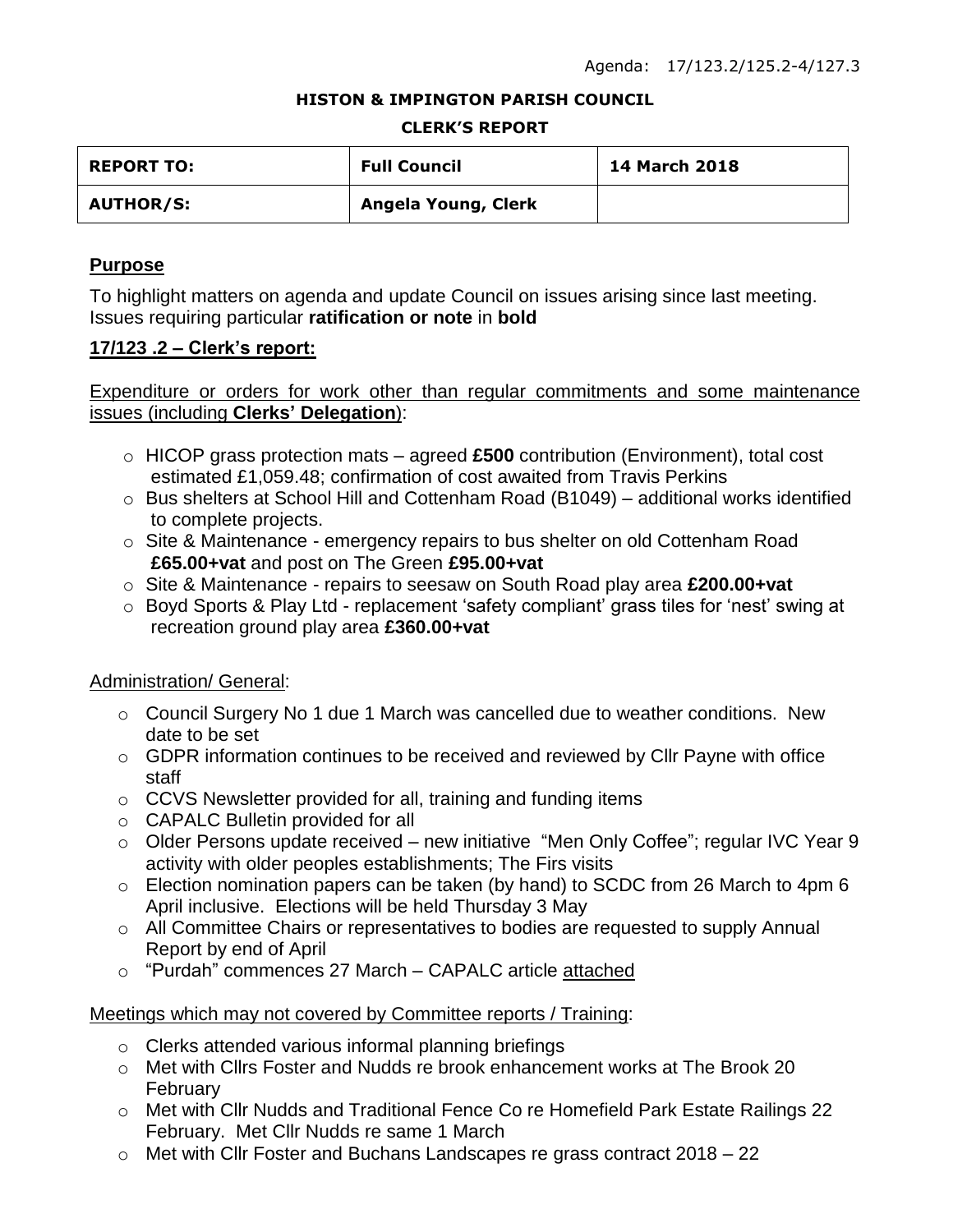- $\circ$  Chairman and Vice Chairman presented to Village Society 27 February
- o Cllr Payne attended Histon Road Forum 5 March
- o Cllr Payne and HISIMP Editors met interested residents 8 March
- $\circ$  Crime Prevention event due Cottenham 20 March  $5 7.30$ pm
- o Cllr Payne attending CAPALC AGM 22 March

### Staff matters and holiday/TOIL dates:

- $\circ$  Office hours. The office is open Monday Thursday 9.30am 12.30pm and Tuesdays 2pm – 4pm. Other times are by appointment
- o Training: Alex Hale attending First Aid Training course 15 March; Chelsea O'Brien attending GDPR Training (CAPALC) 16 March; Steve Campin/Chelsea O'Brien Supervision Training (LCPAS) 24 May

# **Annual Leave:**

TS – 23 March  $CO - w/c$  26 March  $AH - 27$  March – 31 March LMM – 3 April – 6 April

**Please let Clerk know your holiday dates** as this greatly aids arrangements in the Council diary

### **17/127.3 Emerging Strategic Partnership List (Full Council)**

**Initial list, please advise Clerk of all those to be added. Committees have been requested to provide their own lists.** Council has agreed to develop working partnerships with their own key stakeholders and report on activity in their annual report:

## FULL COUNCIL

Assume all landowners catered for under Planning Assume adjacent neighbours catered for under Recreation/Environment Assume facility users catered for under Recreation

Cambridgeshire Constabulary Crime Commissioner

County Council District Council Environment Agency

NALC CAPALC LCPAS Cambs ACRE

Connections Youth Project Morris Education Trust IVC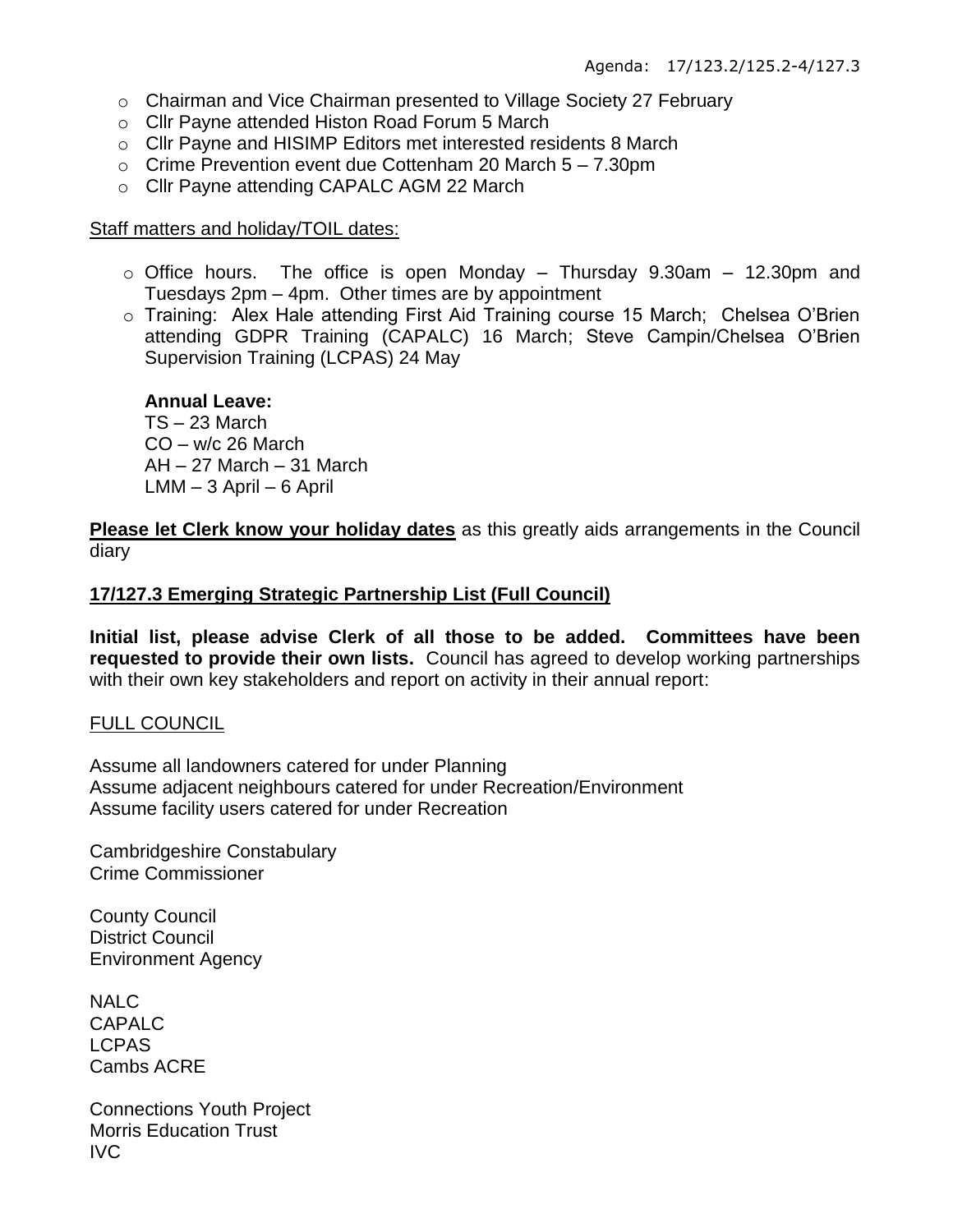Cambs Primary Education Trust H&I Junior School H&I Infant School Early Years

Hain Daniel Businesses with premises Businesses based in the community, no premises Farmers

Village Society

Churches

HICOM Feast Committee Poorsland Charity

## **Cross cutting with others:**

Health & Wellbeing/Highways: HICOM (including community transport; Older Persons Co-Ordination; Mental Wellbeing)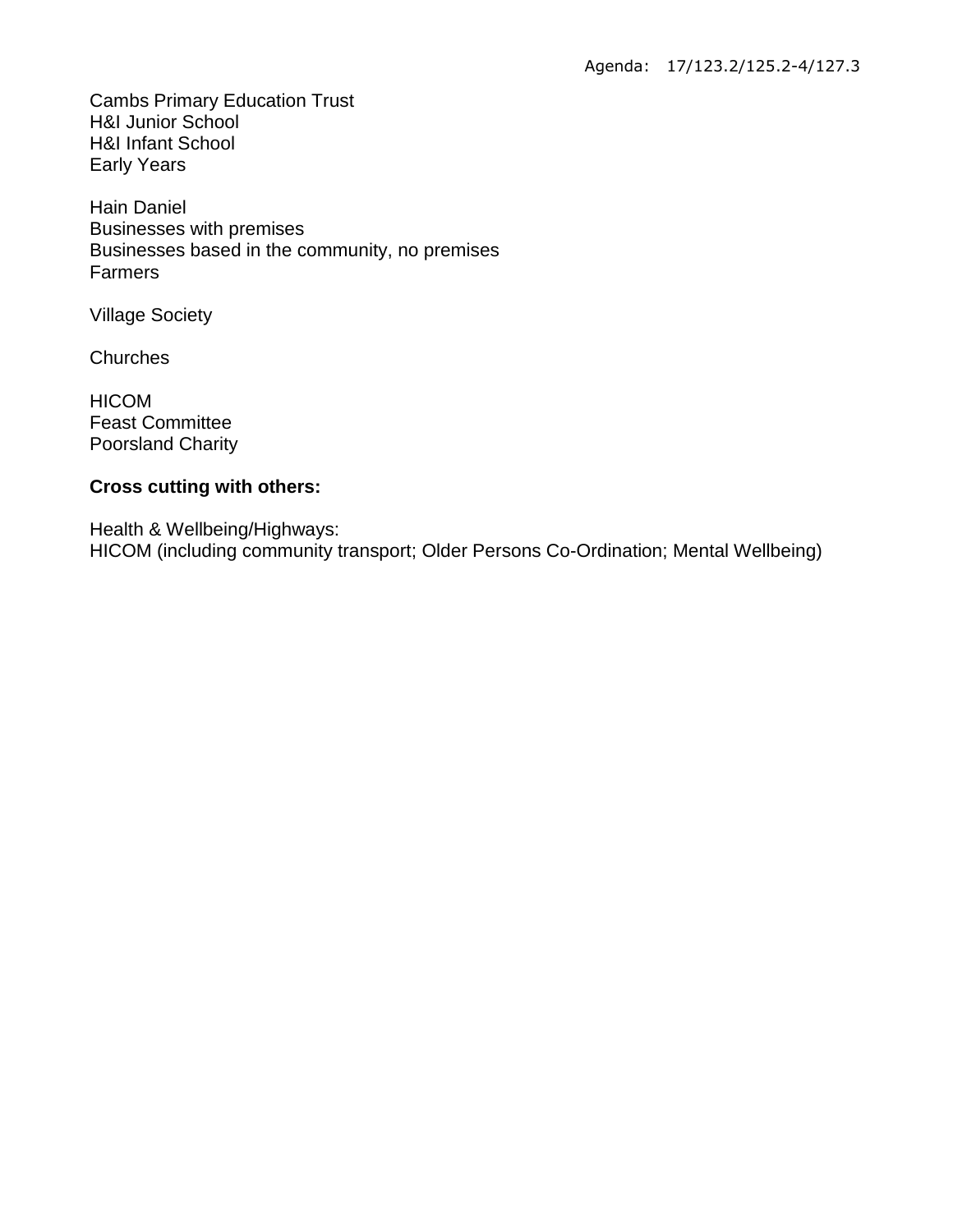#### **HISTON & IMPINGTON PARISH COUNCIL**

#### **FINANCE REPORT**

| <b>REPORT TO:</b> | <b>Full Council</b>                          | <b>14 March 2018</b> |
|-------------------|----------------------------------------------|----------------------|
| <b>AUTHOR/S:</b>  | <b>Lynda Marsh, Office</b><br><b>Manager</b> |                      |

## **Purpose**

To list accounts paid by delegated approval, and payment of outstanding accounts o Accounts paid by delegated approval – to note only:

| <b>Expenses paid by DDR</b>     |                                  |            |                          |           |                    |
|---------------------------------|----------------------------------|------------|--------------------------|-----------|--------------------|
| <b>Beneficiary</b>              | Description                      | <b>Net</b> | Vat                      | Gross     | <b>Cost Centre</b> |
| To be paid by 31.3.18           |                                  |            |                          |           |                    |
| Copy IT Solutions - Sharp       | Copier reading                   | 24.05      | 4.81                     | 28.86     | Administration     |
| Barclaycard                     | Paint for office                 | 72.81      | 14.57                    | 87.38     | Administration     |
| London Fuel                     | Unleaded fuel                    | 11.49      | 2.30                     | 13.79     | Recreation         |
|                                 | Sanitary waste disposal - annual |            |                          |           |                    |
| <b>PHS Group</b>                | contract                         | 328.45     | 65.69                    | 394.14    | Recreation         |
| <b>Information Commissioner</b> | Annual registration fee          | 35.00      | $\overline{\phantom{a}}$ | 35.00     | Administration     |
| <b>British Telecom</b>          | Telephone and broadband          | 245.33     | 49.06                    | 294.39    | Environment        |
| To be paid after 1.4.18         |                                  |            |                          |           |                    |
| <b>PWLB</b>                     | Pavilion loan - payment 25 of 50 | 10,449.67  | $\overline{\phantom{a}}$ | 10,449.67 | Finance & Legal    |
|                                 | Pavilion Completion loan -       |            |                          |           |                    |
| <b>PWLB</b>                     | payment 23 of 50                 | 1,369.59   |                          | 1,369.59  | Finance & Legal    |
| <b>Total</b>                    |                                  | 12,536.39  | 136.43                   | 12,672.82 |                    |

# **Accounts for approval:**

| <b>Expenses paid by BACS</b> |                                                      |            |       |        |                               |
|------------------------------|------------------------------------------------------|------------|-------|--------|-------------------------------|
| <b>Beneficiary</b>           | Description                                          | <b>Net</b> | Vat   | Gross  | <b>Cost Centre</b>            |
| Cllr T Ewbank                | Room hire 'High St & Beyond'<br>meeting with traders | 17.00      |       | 17.00  | Administation                 |
| <b>Roger Hovells</b>         | Office cleaning                                      | 30.00      |       | 30.00  | Administation                 |
| <b>ESPO</b>                  | Stationery, cleaning products for<br>pavilion        | 49.00      | 9.80  | 58.80  | Administation<br>/ Recreation |
| PCC of St Andrew's Histon    | Room hire - APM                                      | 76.05      |       | 76.05  | Administration                |
| CamAlarms                    | 50% service of fire alarm system                     | 68.00      | 13.60 | 81.60  | Recreation                    |
| C S A                        | Wash room supplies                                   | 115.33     | 23.07 | 138.40 | Recreation                    |
| D K O Wheatley               | Mixed hedging                                        | 200.00     | 40.00 | 240.00 | Environment                   |
| <b>TCLandscapes Ltd</b>      | Replacement sail shelter for play                    |            |       |        |                               |
|                              | area                                                 | 225.00     | 45.00 | 270.00 | Recreation                    |
| <b>Ridgeons Ltd</b>          | Sharp sand, marking spray paint                      | 242.82     | 48.57 | 291.39 | Recreation                    |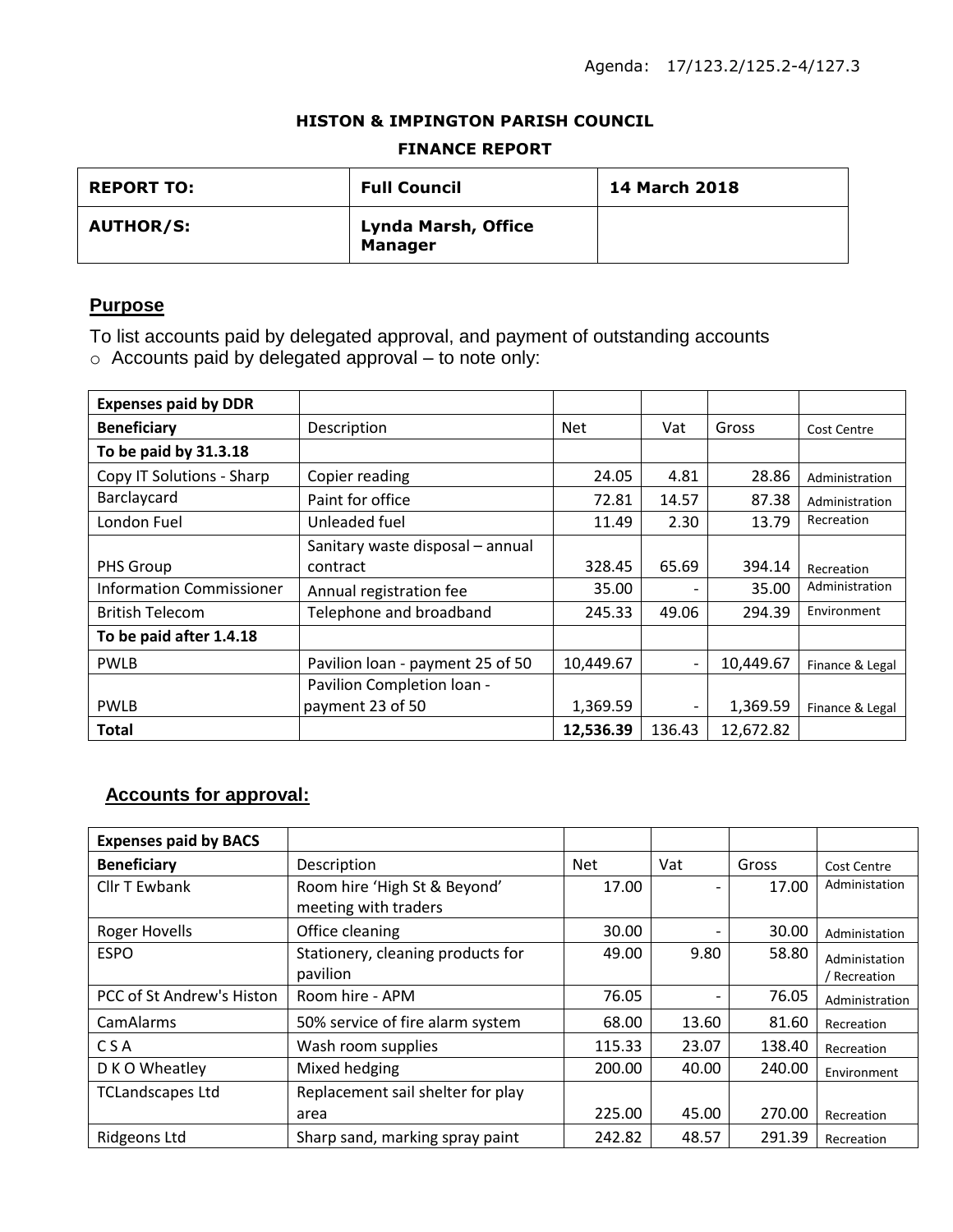Agenda: 17/123.2/125.2-4/127.3

| <b>Brookfield Groundcare</b> | School Hill bus shelter - form<br>opening, repair brickwork | 310.00    | 62.00                    | 372.00    | Environment    |
|------------------------------|-------------------------------------------------------------|-----------|--------------------------|-----------|----------------|
| Boyd Sport & Play Ltd        | Compliant grass tiles for 'nest swing'                      | 360.00    | 72.00                    | 432.00    | Recreation     |
| <b>Buchans Landscapes</b>    | Brook area clearance, spray grave                           |           |                          |           |                |
|                              | tops                                                        | 480.71    | 96.14                    | 576.85    | Environment    |
| L M Dewar Cleaning           |                                                             |           |                          |           |                |
| <b>Services</b>              | Pavilion cleaning - February & March                        | 765.80    |                          | 765.80    | Recreation     |
| Site & Maintenance           | Repairs to seesaws at South Rd,                             | 1,105.00  | 221.00                   | 1,326.00  | Environment    |
|                              | Cottenham Rd bus shelter, post on                           |           |                          |           |                |
|                              | The Green and notice board on New                           |           |                          |           |                |
|                              | road; install notice boards at School                       |           |                          |           |                |
|                              | Hill inc. additional locks                                  |           |                          |           |                |
| M12 Administration           | Wages, NI, and pension                                      | 13,763.33 |                          | 13,763.33 | Administration |
|                              | Rec Groundsman expenses                                     | 25.53     | $\overline{\phantom{a}}$ | 25.53     | Recreation     |
|                              | Staff phone ex-gratia pmts as per                           | 60.00     |                          | 60.00     | Administration |
|                              | minute no. 16/047.1                                         |           |                          |           |                |
| <b>CBS Office Solutions</b>  | Stationery                                                  | 25.60     | 5.12                     | 30.72     | Administration |
| <b>ESPO</b>                  | Stationery                                                  | 25.40     | 5.08                     | 30.48     | Administration |
|                              | First Aid training (Ground                                  |           |                          |           |                |
| <b>CCVS</b>                  | Maintenance Operative)                                      | 50.00     |                          | 50.00     | Administration |
| Crossover Group Ltd          | Car park lights - replace 2 x LED                           | 90.00     | 18.00                    | 108.00    | Recreation     |
| <b>Berrycroft Stores Ltd</b> | Fertiliser 20-10-10                                         | 178.50    | 35.70                    | 214.20    | Recreation     |
| <b>Total</b>                 |                                                             | 18,263.07 | 695.08                   | 18,958.15 |                |

| <b>Expenses paid by Cheque</b> |                                                                                        |           |                          |           |                    |
|--------------------------------|----------------------------------------------------------------------------------------|-----------|--------------------------|-----------|--------------------|
| <b>Beneficiary</b>             | Description                                                                            | Net       | Vat                      | Gross     | <b>Cost Centre</b> |
| Petty Cash                     | Meeting refreshments                                                                   | 26.98     |                          | 26.98     | Administration     |
| P Heylings                     | Sustainability Group - StAC room<br>hire expenses (paid from 'Demain'<br>event income) | 29.25     | 0.00                     | 29.25     | Environment        |
| R Moulder                      | Sustainability Group - StAC room<br>hire expenses (paid from 'Demain'<br>event income) | 22.10     | 0.00                     | 22.10     | Environment        |
| To be paid after 1.4.18        |                                                                                        |           |                          |           |                    |
| South Cambs District Council   | Business rates - High Street car park                                                  | 3,696.00  | $\overline{\phantom{a}}$ | 3,696.00  | Administration     |
| South Cambs District Council   | <b>Business rates - Parish Office</b>                                                  | 2,927.19  | $\overline{\phantom{a}}$ | 2,927.19  | Administration     |
| South Cambs District Council   | <b>Business Rates - Pavilion</b>                                                       | 3,360.00  |                          | 3,360.00  | Administration     |
| South Cambs District Council   | <b>Business Rates - Burial Ground</b>                                                  | 864.00    |                          | 864.00    | Environment        |
| <b>Total</b>                   |                                                                                        | 10,925.52 | 0.00                     | 10,925.52 |                    |

| To Note:                            |  |          |  |                    |
|-------------------------------------|--|----------|--|--------------------|
| Accounts Paid In 14.2.18 to 13.3.18 |  |          |  |                    |
| Net Income                          |  |          |  | <b>Cost Centre</b> |
| <b>Ground Takings</b>               |  | 197.92   |  | Recreation         |
| Sports Courts Fees                  |  | 1,994.16 |  | Recreation         |
| Pavilion Rent                       |  | 705.21   |  | Recreation         |
| Asset Income                        |  | 110.96   |  | Recreation         |